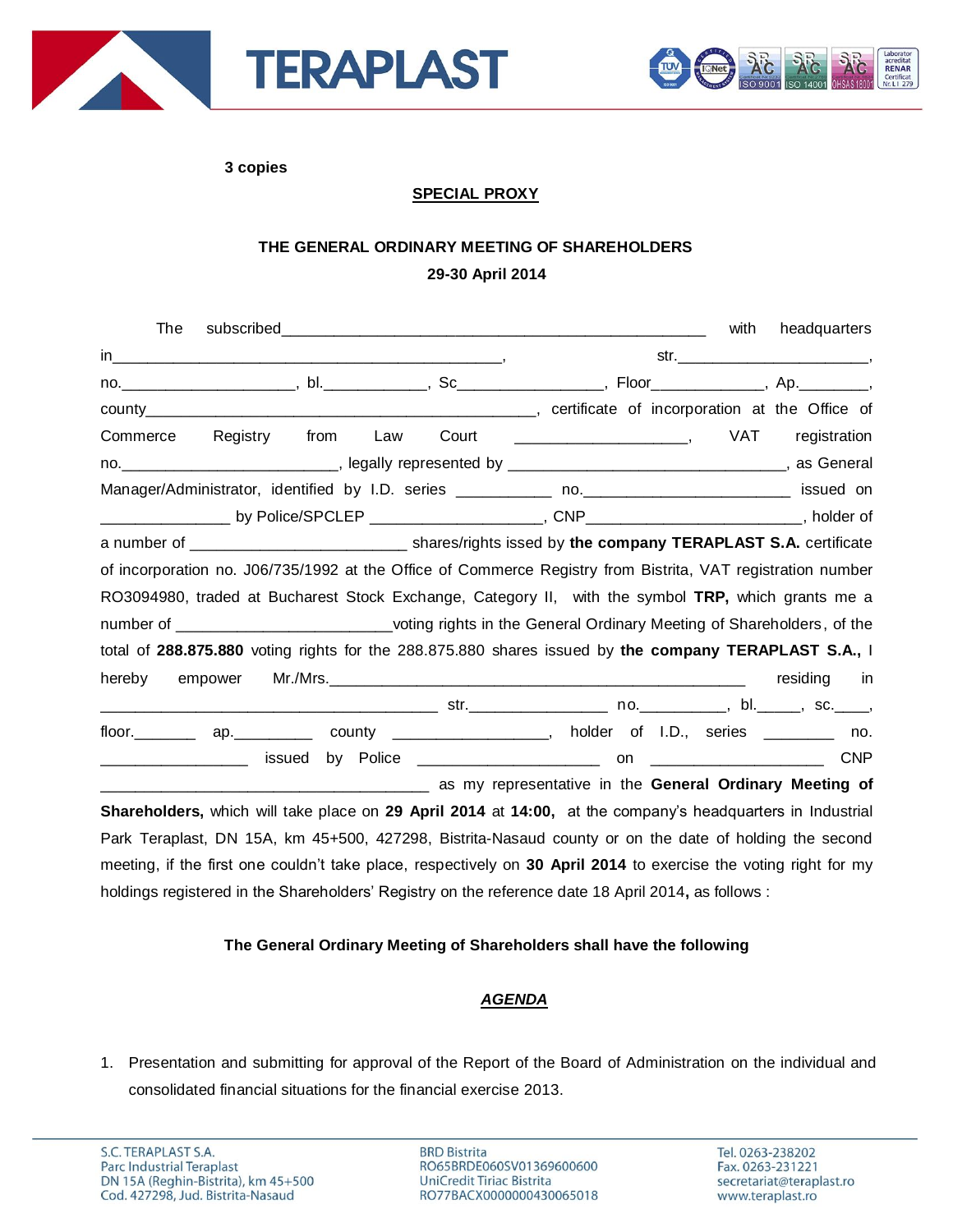| For | <b>Against</b> | Abstain |
|-----|----------------|---------|
|     |                |         |
|     |                |         |

2. Presentation of the Report of the financial auditor S.C. ERNST & YOUNG ASSURANCE SERVICES S.R.L. on the individual and consolidated financial situations for the financial exercise 2013.

| For | <b>Against</b> | Abstain |
|-----|----------------|---------|
|     |                |         |
|     |                |         |

3. Presentation and submitting for approval of the individual financial situations for the financial exercise 2013, according to the Report of the Board of Administration and the Report of the Company's financial auditor.

| For | <b>Against</b> | Abstain |
|-----|----------------|---------|
|     |                |         |
|     |                |         |

4. Distribution of the net profit for the financial exercise 2013 according to legal provisions.The Board of Administration proposes that the net profit for the financial exercise 2013 be distributed for the set up of legal reserve and the difference be distributed as retained earnings.

| For | <b>Against</b> | Abstain |
|-----|----------------|---------|
|     |                |         |
|     |                |         |

5. Presentation and submitting for approval of the consolidated financial situations for the financial exercise 2013, according to the Report of the Board of Administration and the Report of the Company's financial auditor.

| For | <b>Against</b> | Abstain |
|-----|----------------|---------|
|     |                |         |
|     |                |         |

6. Discharge of the Company's Board of Administration for the financial exercise 2013.

| For | <b>Against</b> | Abstain |
|-----|----------------|---------|
|     |                |         |
|     |                |         |

7. Presentation and submitting for approval of the Budget of Revenues and Expenses for the financial exercise 2014.

| For | <b>Against</b> | Abstain |
|-----|----------------|---------|
|     |                |         |
|     |                |         |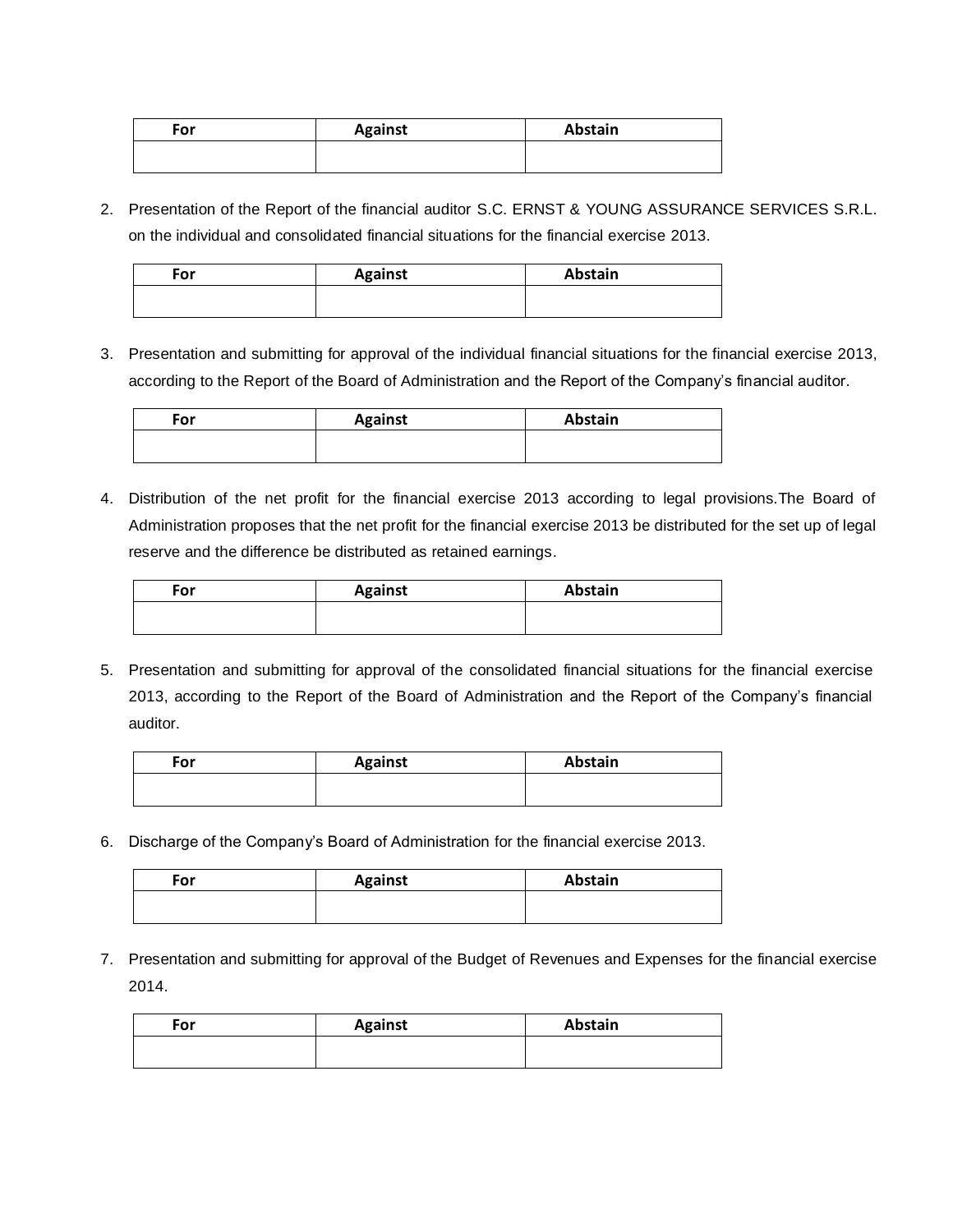8. Presentation and submitting for approval of the Investment Program for the financial exercise 2014.

| For | <b>Against</b> | Abstain |
|-----|----------------|---------|
|     |                |         |
|     |                |         |

9. Establishing the remuneration level of the members of the Board of Administration for 2014.

| For | <b>Against</b> | Abstain |
|-----|----------------|---------|
|     |                |         |
|     |                |         |

10. Establishing the registration date which serves to identify the shareholders who will be affected by the decisions adopted by the General Ordinary Meeting of Shareholders. The date proposed by the Board of Administration is 19 May 2014.

| For | <b>Against</b> | Abstain |
|-----|----------------|---------|
|     |                |         |

11. Assigning the president of the Board of Administration to sign in the name and for all shareholders present at the meeting the A.G.O.A. Decision.

| For | <b>Against</b> | Abstain |
|-----|----------------|---------|
|     |                |         |
|     |                |         |

12. Assigning the Company's legal adviser, Mrs. Kinga Vaida, holder of the ID series X.B. no.370326, issued by Bistrita Police on 26.06.2012, to accomplish all procedures on the registration of the A.G.O.A. Decision at the Office of Commerce Registry from Bistrita-Nasaud Law Court and to publish it in Romania's Official Gazette, Part IV.

| For | <b>Against</b> | Abstain |
|-----|----------------|---------|
|     |                |         |

**Note** : One shall mark with "X" the box corresponding to the vote. The other boxes shall remain **unmarked.** 

I hereby give discretionary voting power to the representative named above on the problems which haven't been identified and included on the agenda by the date of the present, according to the legal provisions in effect.

The current special proxy contains information according to the Law no.297/ 2004 on the capital market, the C.N.V.M. Rules no.1/2006, modified by the C.N.V.M. Rules no.31/2006, as well as the C.N.V.M Rules